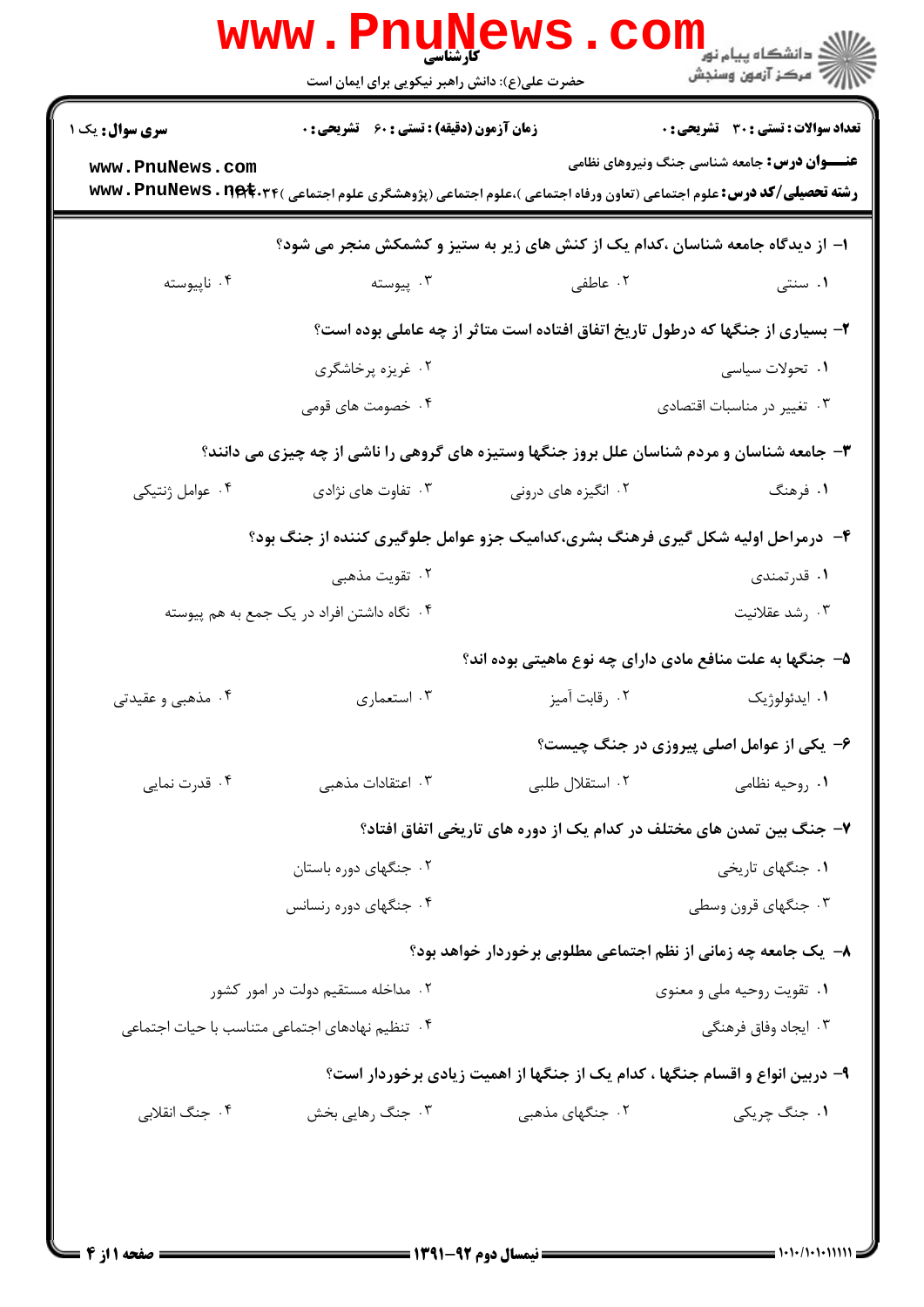|                                                                                             | <b>WWW.PNUNEWS</b><br>حضرت علی(ع): دانش راهبر نیکویی برای ایمان است                                                                            | ر دانشڪاه پيام نور ■<br>// مرکز آزمون وسنڊش                      |             |  |
|---------------------------------------------------------------------------------------------|------------------------------------------------------------------------------------------------------------------------------------------------|------------------------------------------------------------------|-------------|--|
| <b>سری سوال : ۱ یک</b>                                                                      | <b>زمان آزمون (دقیقه) : تستی : 60 ٪ تشریحی : 0</b>                                                                                             | <b>تعداد سوالات : تستي : 30 ٪ تشريحي : 0</b>                     |             |  |
| www.PnuNews.com                                                                             | <b>رشته تحصیلی/کد درس:</b> علوم اجتماعی (تعاون ورفاه اجتماعی )،علوم اجتماعی (پژوهشگری علوم اجتماعی ) <b>www . PnuNews . n<del>et</del></b> .۳۴ | <b>عنـــوان درس:</b> جامعه شناسی جنگ ونیروهای نظامی              |             |  |
| ∙ا− در آینده، موثرترین سلاح درنبرد بین فرهنگ ها استفاده از چه چیزی است؟                     |                                                                                                                                                |                                                                  |             |  |
|                                                                                             | ٠٢ ارتباطات بين المللي                                                                                                                         | ٠١. فن أوري اطلاعات                                              |             |  |
|                                                                                             | ۰۴ انرژی اتمی                                                                                                                                  | ۰۳ تاثیر گذاری بر افکار عمومی                                    |             |  |
|                                                                                             | 11- به عقیده فوکویاما جامعه بشری در قرن بیست و یکم به سوی کدام یک از دیدگاه های زیر حرکت خواهد کرد؟                                            |                                                                  |             |  |
| ۰۴ لیبرال دموکراسی                                                                          | ۰۳ ليبراليسم                                                                                                                                   | ۰۲ سوسیالیسم<br>۰۱ سرمایه داری                                   |             |  |
| <b>۱۲</b> - کدام یک از اندیشمندان، جنگ را ابزاری لازم جهت گردش نخبگان می داند؟              |                                                                                                                                                |                                                                  |             |  |
| ۰۴ اگوست کنت                                                                                | ۰۳ پارتو                                                                                                                                       | ۰۲ مارکس                                                         | ۰۱ دورکیم   |  |
| ۱۳- اگوست کنت کدام یک از روش های تحقیق را برای حل بحران ها و مشکلات اجتماعی ضروری می دانست؟ |                                                                                                                                                |                                                                  |             |  |
| ۰۴ تحلیل محتوا                                                                              | ۰۳ مشاهده                                                                                                                                      | ۲. اثباتی                                                        | ۰۱ تفسیری   |  |
|                                                                                             |                                                                                                                                                | ۱۴- هربرت اسپنسر جنگ را زاییده کدام یک از عوامل زیر می داند؟     |             |  |
| ۰۴ نابرابری اجتماعی                                                                         | ۰۳ قشربندی                                                                                                                                     | ٠١. ساختار اجتماعي<br>۰۲ رقابت های اقتصادی                       |             |  |
|                                                                                             |                                                                                                                                                | ۱۵– مارکس، نظریه ستیز خود را از کدام اندیشمند اقتباس کرده است؟   |             |  |
| ۰۴ انگلس                                                                                    | ۰۳ هگل                                                                                                                                         | ۰۲ داروین                                                        | ٠١. فويرباخ |  |
| ۱۶- فلاسفه یونان مانند افلاطون و ارسطو، جنگ را به عنوان چه چیزی تلقی می کردند؟              |                                                                                                                                                |                                                                  |             |  |
| ۰۴ مشيت الهي                                                                                | ۰۳ خصلت اجتماعی                                                                                                                                | ۰۲ ايدئولوژي<br>۰۱ ابزار سازنده                                  |             |  |
|                                                                                             | ۱۷- به عقیده کدام اندیشمند، جنگ همت و غیرت مردم را تقویت کرده و نیز زور را حق می داند؟                                                         |                                                                  |             |  |
| ۰۴ توماس هابز                                                                               | ۰۳ هگل                                                                                                                                         | ۰۲ جان لاک                                                       | ۰۱ نیچه     |  |
|                                                                                             | ۱۸- وجدان جمعی و منش ملی یک ملت تحت تاثیر القائات مستقیم کدام یک از عناصر زیر قرار دارد؟                                                       |                                                                  |             |  |
|                                                                                             | ۰۲ فرهنگ                                                                                                                                       |                                                                  | ۰۱ حکومت    |  |
|                                                                                             | ۰۴ نظام خانوادگی و اجتماعی                                                                                                                     | ۰۳ ثروت و دارایی                                                 |             |  |
|                                                                                             |                                                                                                                                                | ۱۹- مکتب مرکانتیلیسم هدف سیاست کلی دولت را در چه عاملی می دانست؟ |             |  |
|                                                                                             | ۰۲ کشور گشایی                                                                                                                                  | ۰۱ تحصیل ثروت                                                    |             |  |
|                                                                                             | ۰۴ تسلط بر فرهنگ ها                                                                                                                            | ۰۳ دخالت سريع در امور ملت ها                                     |             |  |
|                                                                                             |                                                                                                                                                |                                                                  |             |  |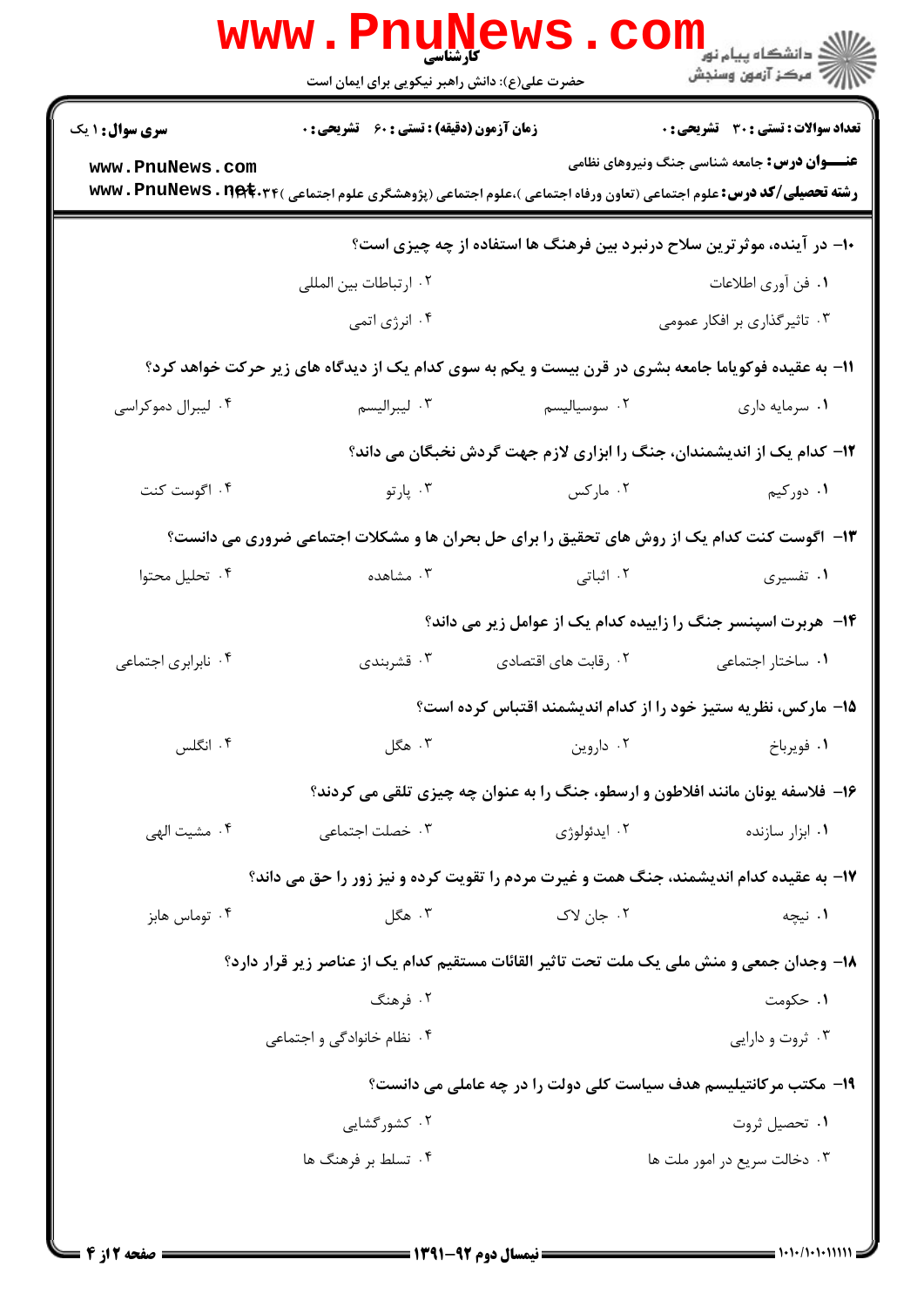|                                                                                                            | <b>WWW.PHUINE</b><br>حضرت علی(ع): دانش راهبر نیکویی برای ایمان است                                                                               |                       | ڪ دانشڪاه پيا <sub>م</sub> نور<br><mark>√</mark> مرڪز آزمون وسنڊش            |  |
|------------------------------------------------------------------------------------------------------------|--------------------------------------------------------------------------------------------------------------------------------------------------|-----------------------|------------------------------------------------------------------------------|--|
| <b>سری سوال : ۱ یک</b>                                                                                     | <b>زمان آزمون (دقیقه) : تستی : 60 ٪ تشریحی : 0</b>                                                                                               |                       | تعداد سوالات : تستي : 30 ٪ تشريحي : 0                                        |  |
| www.PnuNews.com                                                                                            | <b>رشته تحصیلی/کد درس:</b> علوم اجتماعی (تعاون ورفاه اجتماعی )،علوم اجتماعی (پژوهشگری علوم اجتماعی ) <b>www . PnuNews . n<del>et</del> . ۳</b> ۴ |                       | <b>عنـــوان درس:</b> جامعه شناسی جنگ ونیروهای نظامی                          |  |
| +۲- به عقیده لیبرالیست های اقتصادی چه عاملی موجب رفاه و خوشبختی جامعه خواهد شد؟                            |                                                                                                                                                  |                       |                                                                              |  |
| ۰۴ اشرافیت                                                                                                 | ۰۳ اصالت فرد                                                                                                                                     | ۰۲ آزادی              | ۰۱ گسترش صنعت                                                                |  |
|                                                                                                            |                                                                                                                                                  |                       | <b>۲۱</b> - کدام یک از همسازی های اجتماعی زیر سازشی باطنی و کمابیش کامل است؟ |  |
| ۰۴ توافق                                                                                                   | ۰۳ سازگاری                                                                                                                                       | ۲. آشتی               | ۰۱ سازش                                                                      |  |
|                                                                                                            |                                                                                                                                                  |                       | ۲۲- کدام یک از موارد زیر جزء مشخصات اجتماعی بارز در حال جنگ است؟             |  |
|                                                                                                            | ۰۲ دگرگونی شدید قشر بندی اجتماعی                                                                                                                 |                       | ۰۱ بی سامانگی اقتصادی                                                        |  |
|                                                                                                            | ۰۴ ایجاد عدالت اجتماعی                                                                                                                           |                       | ۰۳ وفاق و همدلی                                                              |  |
|                                                                                                            |                                                                                                                                                  |                       | ۲۳- نقش کدام عامل در وجود ارزش های جنگ بسیار تعیین کننده است؟                |  |
| ۰۴ محرومیت اجتماعی                                                                                         | ۰۳ محرومیت اقتصادی                                                                                                                               | ۰۲ عوامل عقلی و عاطفی | ۰۱ رهبری                                                                     |  |
|                                                                                                            |                                                                                                                                                  |                       | ۲۴- چه عاملی می تواند خطری بالقوه برای اشاعه و اقناع جمعی مردم باشد؟         |  |
|                                                                                                            | ۰۲ اخبار                                                                                                                                         |                       | ۰۱ ايدئولوژي                                                                 |  |
|                                                                                                            | ۰۴ مالکیت و تسلط خاص گروههای اجتماعی                                                                                                             |                       | ۰۳ خودکامگی                                                                  |  |
|                                                                                                            | ۲۵- کدام مورد به صورت غیر مستقیم به رواج شایعات و فرهنگ شایعه سازی کمک می نماید؟                                                                 |                       |                                                                              |  |
| ۰۴ تخريب روحيه                                                                                             | ۰۳ تبلیغات                                                                                                                                       | ۰۲ سانسور استانسور    | ٠١ وسايل ارتباطي                                                             |  |
| ۲۶– یکی از ابزارهای توسعه کشورهای جهان سوم که عامل مهمی در تدوین استراتژی توسعه ملی نیز تلقی می گردد چیست؟ |                                                                                                                                                  |                       |                                                                              |  |
|                                                                                                            | ٠٢ خدمات اجتماعى                                                                                                                                 |                       | ۰۱ قدرت نظامی                                                                |  |
|                                                                                                            | ۰۴ صندوق بين المللي پول                                                                                                                          |                       | ۰۳ سرمایه گذاری خارجی                                                        |  |
|                                                                                                            | ۲۷- مهمترین عامل ایجاد دگرگونی اجتماعی و فرهنگی که با شدت گرفتن آن تغییرات فرهنگی نیز شتاب می گیرد چیست؟                                         |                       |                                                                              |  |
|                                                                                                            | ۰۲ توسعه اقتصادی و اجتماعی                                                                                                                       |                       | ۱. فن أوري                                                                   |  |
|                                                                                                            | ۰۴ سرمايه اجتماعي                                                                                                                                |                       | ۰۳ گستردگی نقش دولت                                                          |  |
| ۲۸- کدام یک از موارد زیر جزء کارکردهای مثبت جنگ به شمار می آید؟                                            |                                                                                                                                                  |                       |                                                                              |  |
| ۰۴ وفاق اجتماعی                                                                                            | ۰۳ سلامت دولت ها                                                                                                                                 | ۰۲ ارتقاء تمدن بشری   | ۰۱ ازدياد جمعيت                                                              |  |
|                                                                                                            |                                                                                                                                                  |                       |                                                                              |  |